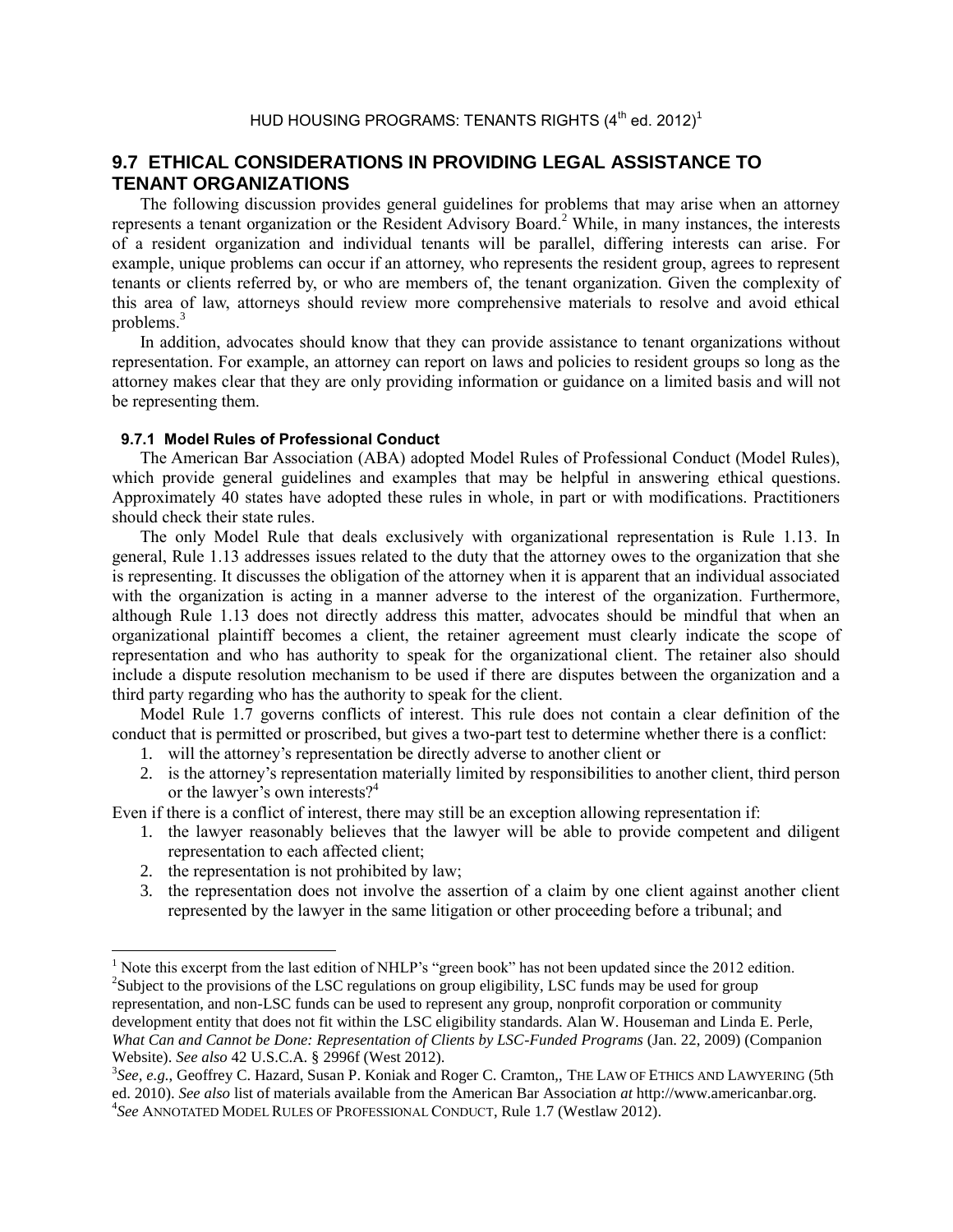4. each affected client gives informed consent, confirmed in writing.<sup>5</sup>

The comments to the Rules advise that in the case of representing multiple clients in a single matter, the informed consent must include an explanation of the ramifications, including the benefits and risks involved. In addition to the considerations raised by Rule 1.7, the sections of the Model Rules prohibiting disclosure of a client's confidences must be taken into account.<sup>6</sup> An attorney who represents differing or potentially differing interests may be jeopardizing his or her ability to preserve such confidences, since the information obtained from one client may be detrimental to the cause of another client.

## **9.7.2 Issues Arising in Conflicts**

**Duty to the Client.** Most of the reported cases raising conflict-of-interest issues involve dual representation of two present clients or former and present clients having adverse interests in litigation, and arise in the context of a motion for disqualification.<sup>7</sup> Therefore, an attorney representing a tenant organization should be aware of potential conflicts that can arise when contemplating whether to provide legal assistance to an individual tenant. The attorney should always remember that her duty is to the client – the tenant organization. For example, if an individual tenant seeks representation on a problem that raises issues of conflict with the organization, then the attorney must not represent the tenant. Similarly, if there is a dispute between the tenant organization and an officer or member of the organization, then the attorney representing the organization owes allegiance to the tenant organization as an "entity" and not to the officer or other person connected with it. $8$ 

*Written Policy*. The attorney representing the tenant organization should have a written policy with the entity regarding any representation of individual tenants and other resident groups, if applicable. Such a policy could be contained in a letter of understanding regarding the general parameters of the attorney's responsibilities in representing the organization. The policy should describe how and if the attorney may represent individual residents or other resident groups. For example, the attorney and organization can agree that representation of tenants will be decided on a case-by-case basis by the organization. If the tenant organization has an effective grievance procedure, some individual cases could first be referred to the tenant organization for resolution. In any case, before agreeing on a procedure for consent, it is important that there be a discussion of tough questions raised by hypothetical conflict situations.

*Informing Tenants of the Written Policy.* When individual tenants seek assistance from Legal Services representing a tenant organization, it should be office policy to inform them fully of the office's relationship with the tenant organization, and to outline any agreement it may have with the tenant organization. Where insoluble conflicts exist, the attorney could refer the tenant to another Legal Services office or program, if confidentiality can be preserved. Where there is no possibility of a conflict, informed consent must be obtained from the tenant and the organization. However, be aware of the problem that a tenant may be forced to consent because not doing so would effectively deny that person access to any legal assistance. Furthermore, disclosure and consent by both clients may not be sufficient where the likelihood of prejudice to one party is particularly great or where the conflict of interest is so patent that a direct clash emerges.<sup>9</sup> In such situations, despite disclosure and consent, dual representation may place the attorney in an impossible situation with respect to preserving client confidence.

*Ethical screens.* Model Rule 1.10 states the general rule that an attorney's disqualification due to conflict of interest is imputed to the entire firm. However, some jurisdictions permit the use of ethical screens within a law office that enable concurrent representation of clients whose interests are adverse. For instance, with lots of foresight and planning, a legal services organization representing a tenant

 $\overline{\phantom{a}}$ 

<sup>5</sup> *See id.*, Rules 1.7(b), 1.13(e), and 1.9(a).

<sup>6</sup> *See*, *e.g.*, *id.*, Rules 1.8(b) and 1.9(b).

<sup>7</sup>*E.g.*, Westinghouse Elec. Corp. v. Gulf Oil Corp., 588 F.2d 221 (7th Cir. 1978); Cinema 5, Ltd. v. Cinerama, Inc., 528 F.2d 1384 (2d Cir. 1976).

<sup>8</sup> *See* ANNOTATED MODEL RULES OF PROFESSIONAL CONDUCT, Rule 1.13 (Westlaw 2012).

<sup>9</sup> *See*, *e.g.*, Chateau De Ville Prod., Inc. v. Tams-Witmark Music Library, Inc*.*, 474 F. Supp. 223 (S.D.N.Y. 1979); Kelly v. Greason, 244 N.E.2d 456 (N.Y. 1968). *See also Westinghouse Elec. Corp.*, 588 F.2d at 228-29.